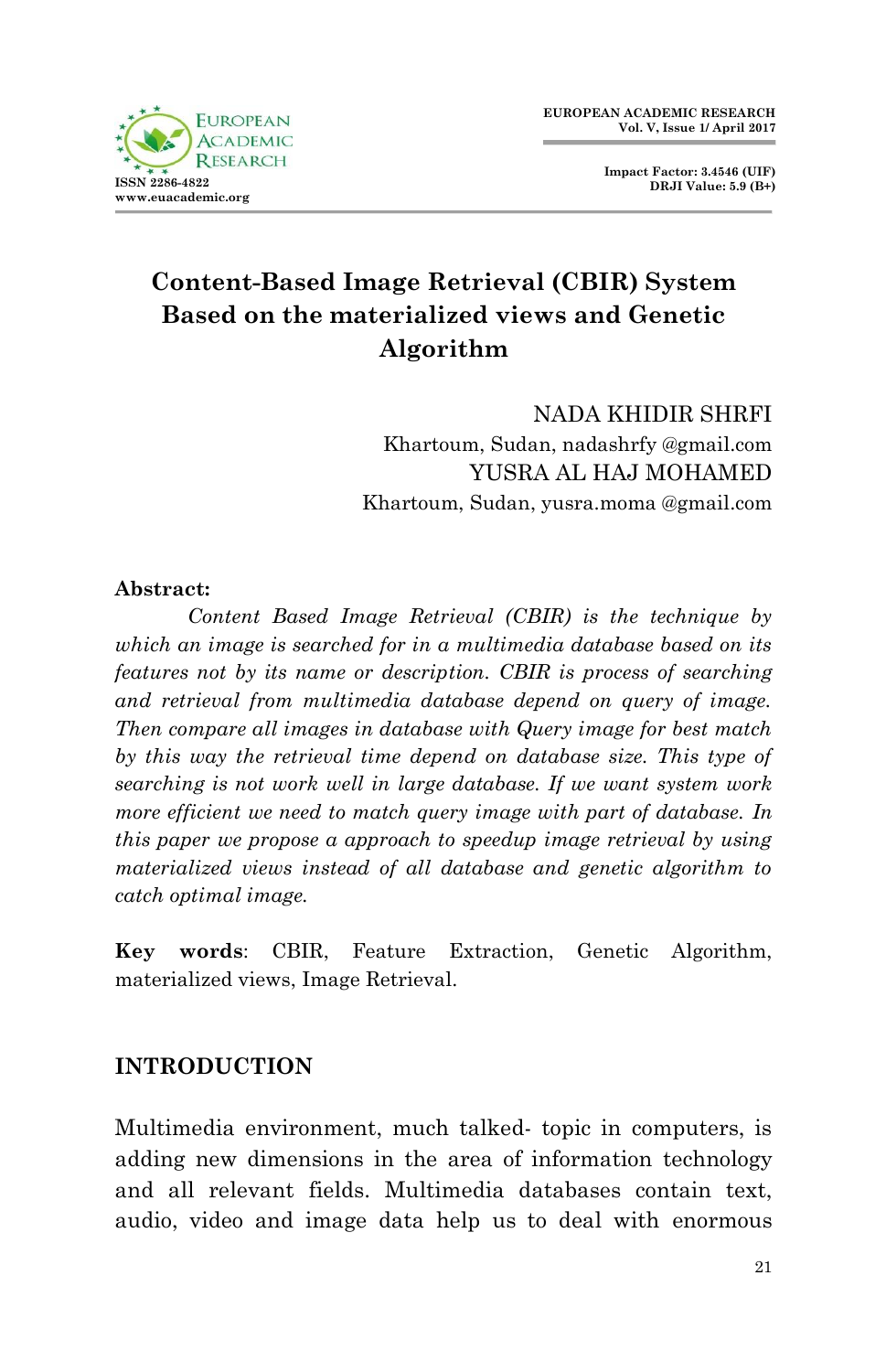amounts of information and which has brought fundamental changes in our life style.

To retrieve any image, we have to search for it among the database using some search engine. Then, this search engine will retrieve many of images related to the searched one. Text-based and content-based are the two techniques adopted for search and retrieval in an image database.

The image contents, features of the image, like color, texture and shape that are automatically extracted from the images themselves have been used for image retrieval. This method is called content-based image retrieval (CBIR). CBIR enables the elimination of the difficulties that exist in traditional text-based query for large image database and then the system will provide better indexing and return more accurate results [1].

The common applications of CBIR include medical diagnosis by comparing X-ray images with old cases, or in criminal investigation by finding the faces of criminals from an image of a crowd

#### **FEATURE EXTRACTION**

As human beings, they are able to inform a story from an image based on what they see and their background knowledge. Also a computer program can discover semantic concepts from images. The first step for a computer program in semantic understanding is to extract efficient and effective visual Features and build models from them rather than human background knowledge. As we known, the most common visual features include color, texture and shape, etc, and mainly image retrieval systems have been constructed based on these features.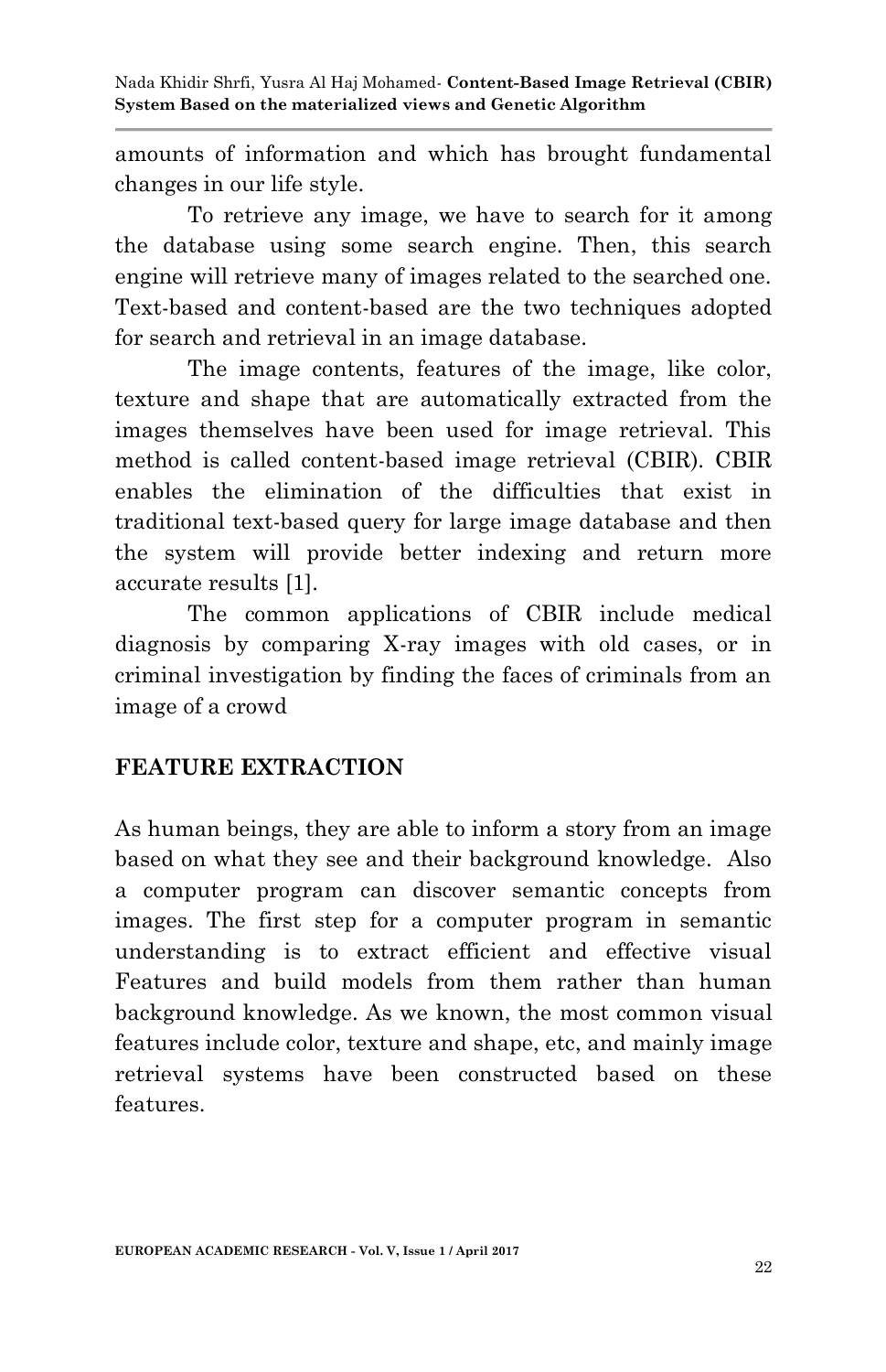#### **COLOR FEATURE**

Color is one of the very important features of images. Color features are defined subject to a particular color space or model. A number of color spaces have been , such as RGB, LUV, HSV and HMMD. After the color space is specified, color feature can be extracted from images or regions. We have different color methods such as Histogram it is simple to compute and intuitive, also Common Moment (CM) is one of the simplest and very effective features [2]. The first-order (mean), the second (standard deviation), and the third-order (skewness) color moments have been proved to be efficient and effective in representing color distributions of images. If the value of the *i* th color channel at the *j* th image pixel is *pi j* then the color moments are as follows.

Moment 1. Mean  $\mathbf{1}$ ∑ …………………………...[15]

Moment 2. Standard deviation

 *σ<sup>i</sup>* **=** √ ∑ …………………….[16]

Moment 3. Skewness

 $S_i = \frac{3}{1} \frac{1}{N}$  $\frac{1}{N}\sum_{j=1}^{N}$ ………………………[17]

Where *Pij* is the color value of the i-th color component of the jth image pixel and *N* is the total number of pixels in the image. *Ei*, σi, *Si* denote the mean, standard deviation and skewness of each channel of an image respectively.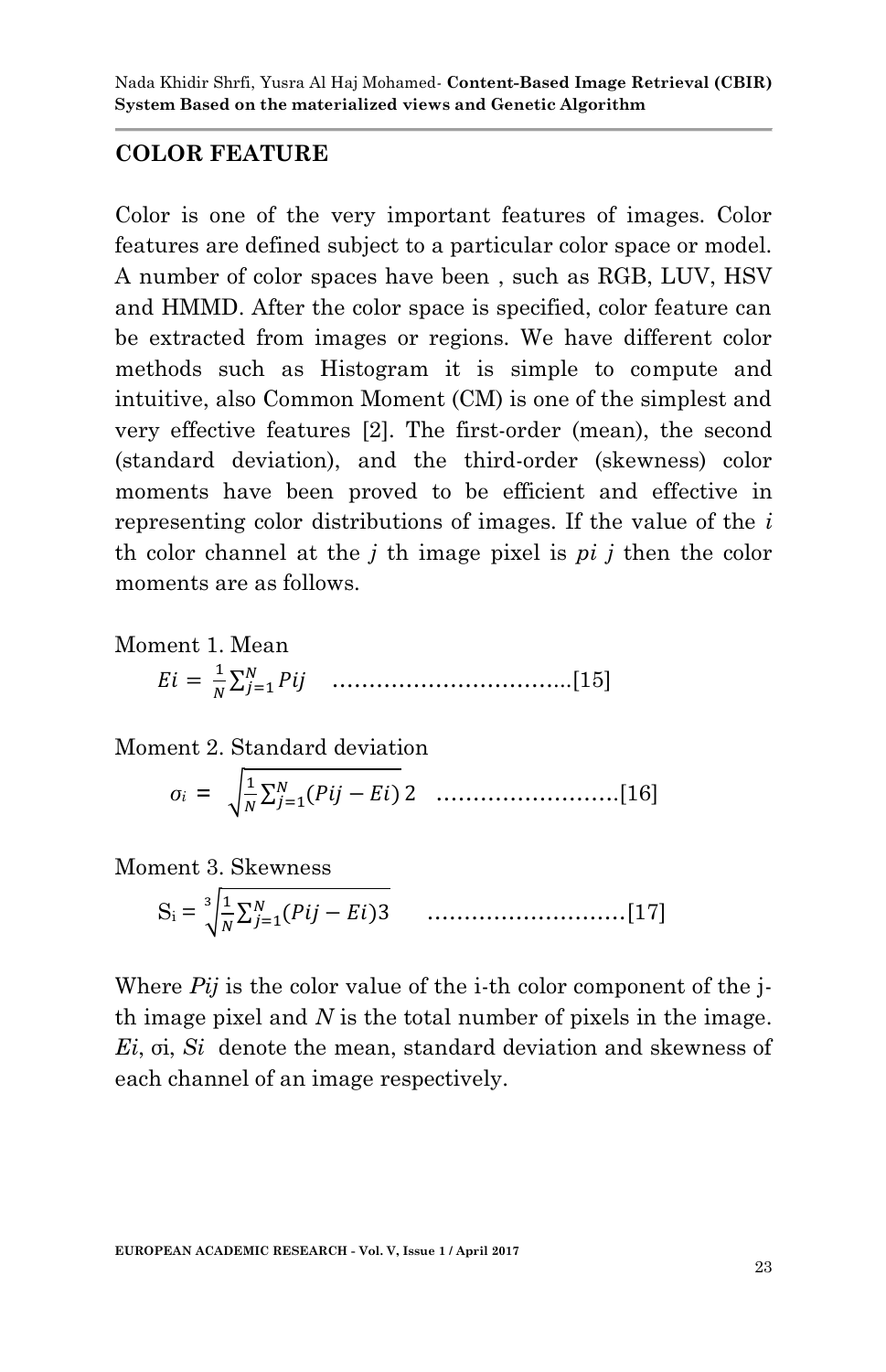# **TEXTURE FEATURES**

Texture is another important visual feature to characterize the content of image and also can provide powerful information for image retrieval. Gabor wavelet is the most common method for texture feature extraction, and it has been widely used in image texture feature extraction. The image is filtered with a bank of Gabor filters or Gabor wavelets. Each wavelet captures energy at a specific frequency and direction which provide a localized frequency as a feature vector. so, texture features can be extracted from this group of energy distributions. Given an input image  $I(x,y)$ , Gabor wavelet transform convolves  $I(x,y)$ with a set of Gabor filters of different spatial frequencies and orientations [2]. A two-dimensional Gabor function  $g(x, y)$  can be defined as follows:

*g(x,y)* = exp\* ( ) + …………………..[2]

Where σx and σy are the scaling parameters of the filter (the standard deviations of the Gaussian envelopes), W is the center frequency, and θ determines the orientation of the filter.

## **MATERIALS AND METHODS**

Several general-purpose systems have been developed for content based information and image retrieval. For each system, we will focus on the features that are used to extract information from the image and matching between the query image and the database. We will mention some of them below:

Faster image retrieval can be achieved by categorizing images according to this reference. The images are first decomposed by mathematical functions (by wavelet function), then their featured are extracted also using functions and clustering of features are used to categorize the data (images) in the database. They are then divided into different categories according to their features. When the query image is it makes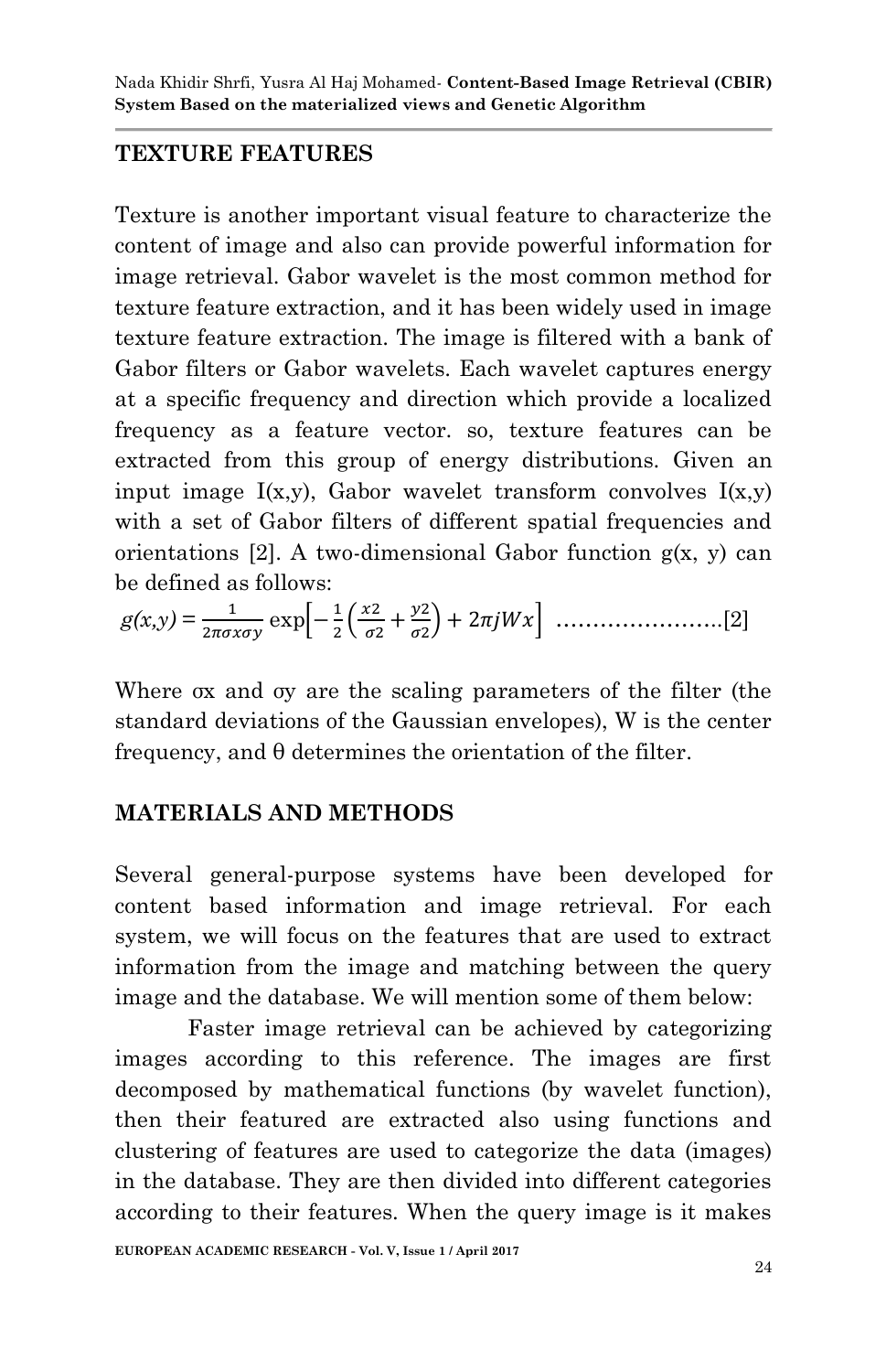comparison between each features in new image and features of images in cluster and finding candidate matching features based on Euclidean distance of their feature vectors. The new retrieval strategy try to balance between accuracy of retrieval and complexity, the image is then filtered through three phases before being returned to the user. In the first phase the query image is found from the database. In the second phase high level and low level frequency components are dealt with. In the third step similar images are retrieved from the database. They mentioned that fast image retrieval can be achieved through their categorized system. We however think their system however can be efficient in terms of accuracy because the images are retrieved by using three filtering processes first. However, in terms of speed we disagree because filtering the results three times after categorizing is time consuming. Also, the fact that they decomposed the image first is time consuming [3].

In this reference an image mining technique for image retrieval was implemented. The main objective of the image mining is reducing data loss and extracting the meaningful potential information to the humans' expected needs. In this system the database images and query images all first go through an enhancement process to remove any distortion, then their average RGB values are computed. They are then grouped according to their texture value, high, low or average [4].

There are many techniques in CBIR; all techniques try to improve performance of retrieval process used different approaches. There are many factors effect in retrieval process but we think time and optimal solution are the most important factors.

As we know CBIR is process of searching and retrieval from multimedia database depend on query of image. Then compare all images in database with Query image for best match by this way the retrieval time depend on database size. This type of searching is not work well in large database. If we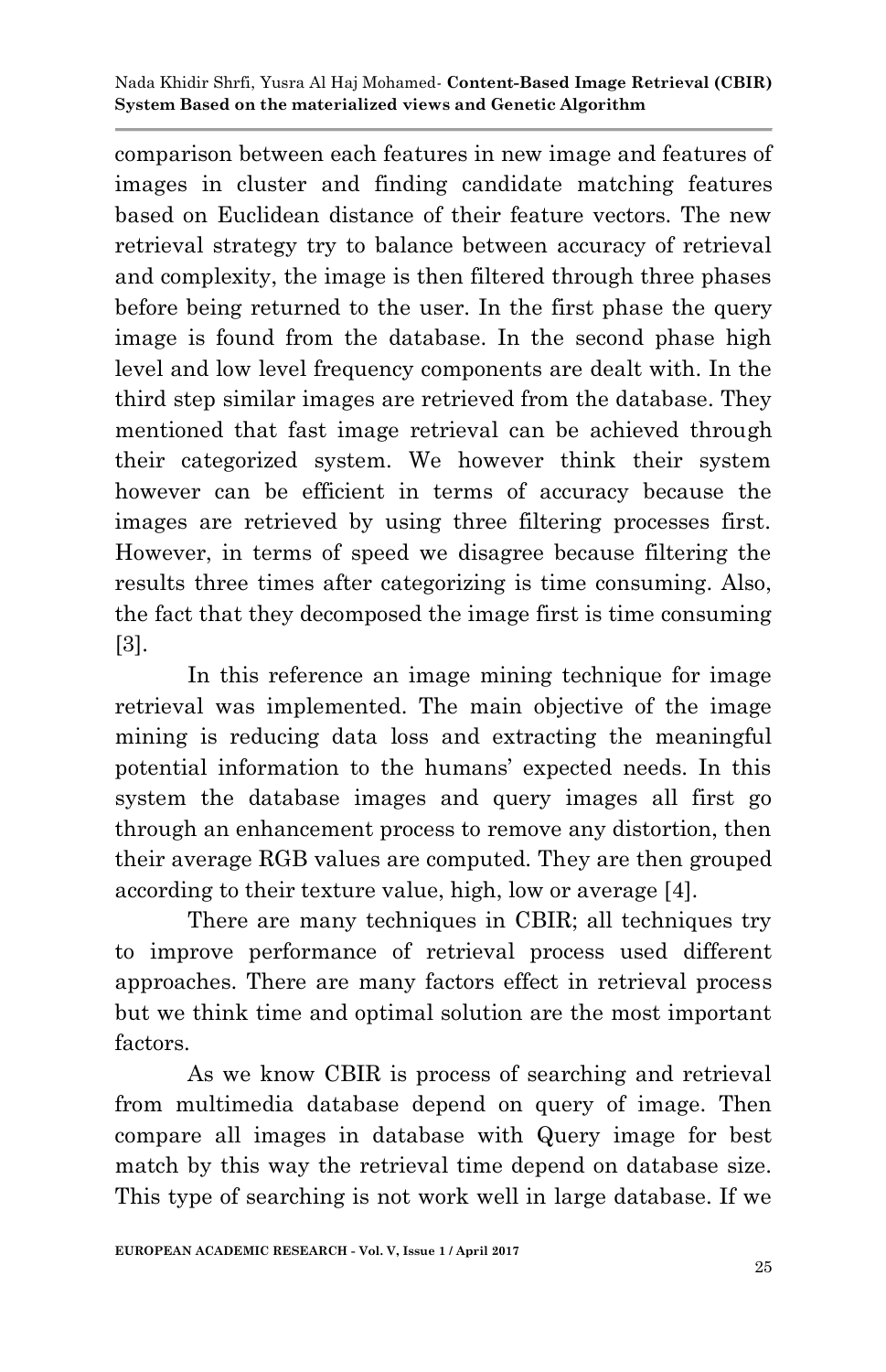want system work more efficient we need to match query image with part of database.

Materialized view came to solve this problem. A Materialized View is a database object, which contain the result of a query. It can be a local copy of data located remotely or it can be a summary table based on aggregations of table's data. Materialized views are stored in database physically, it contains original data and metadata.

#### **MATERIALIZED VIEW**

Firstly, the feature of image query to lead to creation depends on specific algorithm. In the Second step after the features are extracted from the query image, the images are then classified according to their features and a materialized view is created for each classification, where the images are then inserted. By the same way we create many materialized views which have similar features but different from each other. By using this process, we will have many materialized views each contains images with identical features [5].

Materialized views very effective in speed up the query images because it removes the overhead which is case by joins and aggregations functions for huge queries. Materialized views used high level feature because it is better than low level feature but it is more difficult.

#### **GENETIC ALGORITHMS**

Most of CBIR techniques use set of features not all features in image; by this way perhaps not catch the optimal image. Genetic Algorithm came to solve this problem. It extracted all set of features from images. It used color histogram features, shape and texture in the feature extraction process. A Genetic Algorithm (GA) is a search algorithm based on the idea of evolution and genetics of living organisms that works to find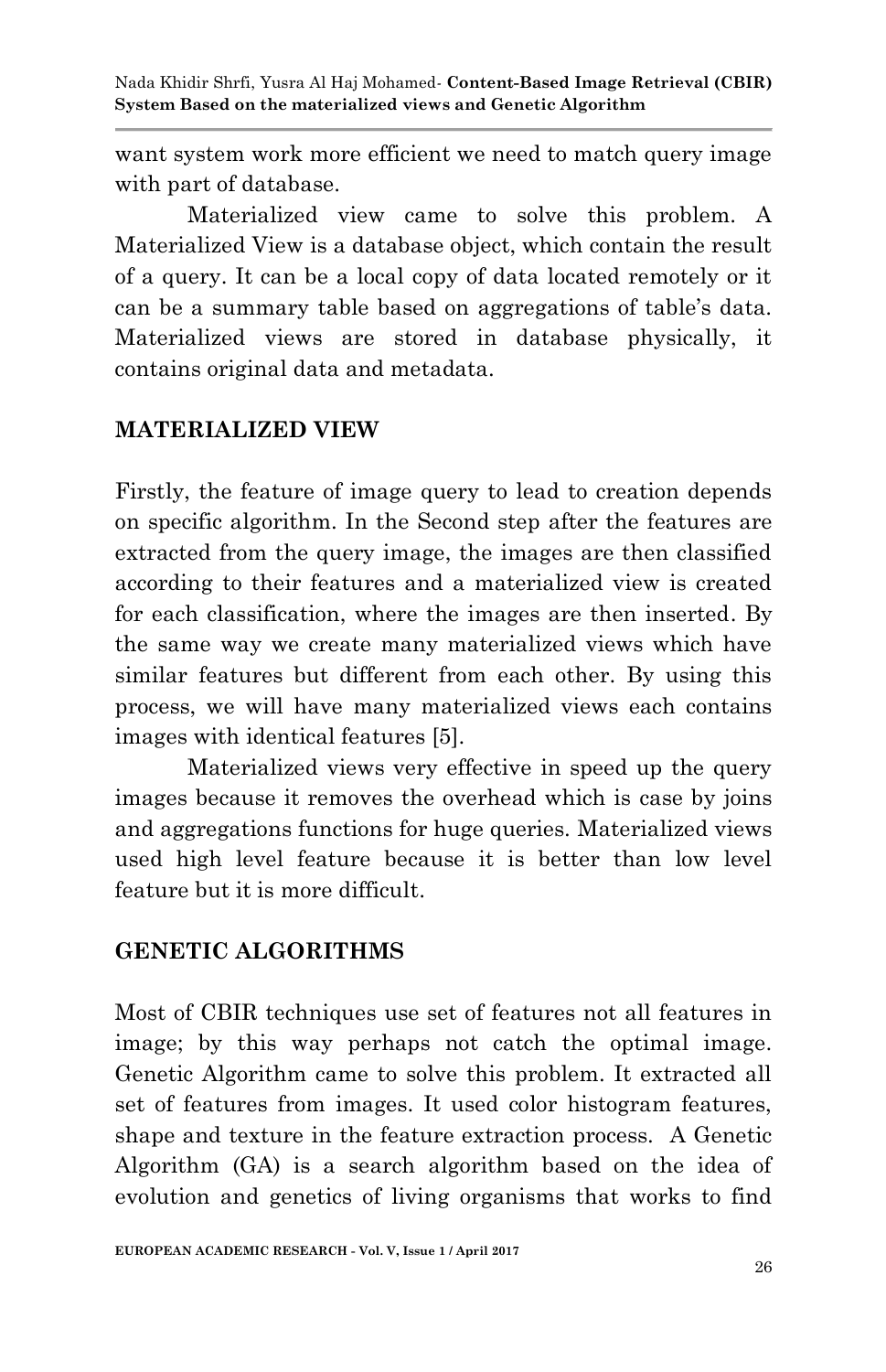the optimal solution to a problem by applying the techniques inspired by natural selection. In their technique which they named GA-based similarity measure, chromosomes are first created from search space which consists of strings. The strings contain all possible solution to the problem. The genes of these chromosomes are the indices of the database images. The number of images in the queried database determines the values of the genes. The extracted features of each image are grouped as the GA algorithm generates a number of chromosomes (images) which are the most relevant to the given query image. This process is repeated until the number of specified similar images is obtained (optimal chromosomes). The optimal chromosome (image) is then used to retrieve the similar images from database [6].

In GA there is many candidate hypotheses we search to find the best hypothesis. This "best hypothesis" called fitness. GA can be divided to four operations namely as population, selection, crossover and mutation as presented in Figure 1. The GA opreations iteratively updating a group of hypotheses known as population. In any iteration all members of population are weighed according to fitness, then new population are generated by selecting the member with high weighed "better the chromosomes". The crossover operation creates two new children from two parent strings by selected bits from each parent. Then the mutation operation created random changes to the bits string by selecting a single bit at random.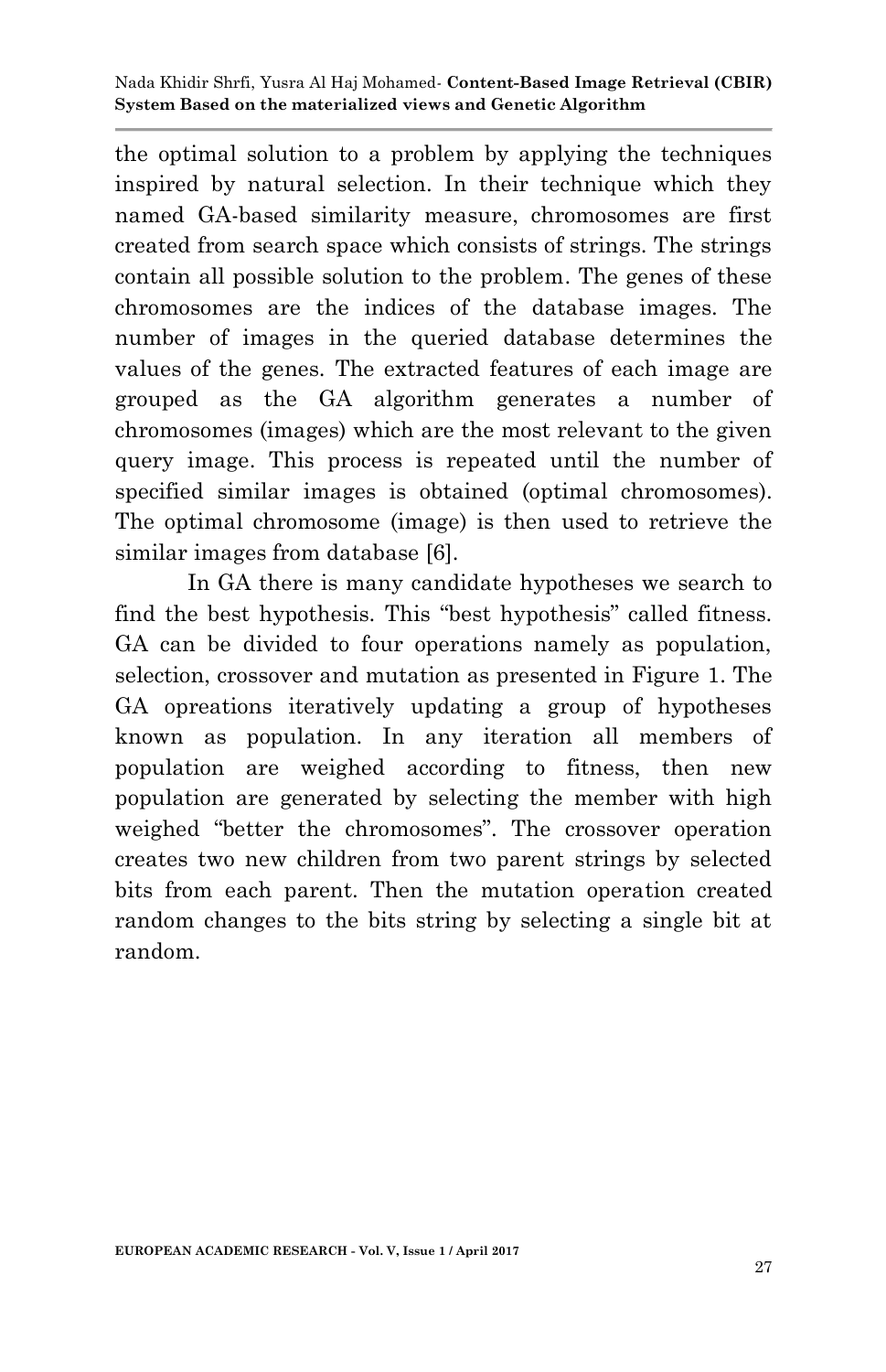

**Figure 1: Main opreations of GA**

## **THE PROPOSED WORK**

In our proposed system we will use Materialized views for indexing. Within these views, the search process will be performed using the GA. The proposed system is composed of two phases, Offline and Online. In the Offline phase the system administrator will input a large amount of images into the system. Specific image features are then extracted and each feature will be given a specific weight by the GA. The GA will optimize the weights, which will then be saved in the features database. The images will then be inserted into materialized views in the database by the GA. In the Online phase, when the user submits a query image the features vector of the image will be extracted and the GA will calculate a specific weight for the query image. The features weight of the query image is then compared with the previously stored weights in the materialized views to select the most corresponding view. The GA will then search in the selected view for the best matching image.

#### **The proposed algorithm phase (1) Offline:**

Purpose: Create the features database and the index files. Input: RGB images.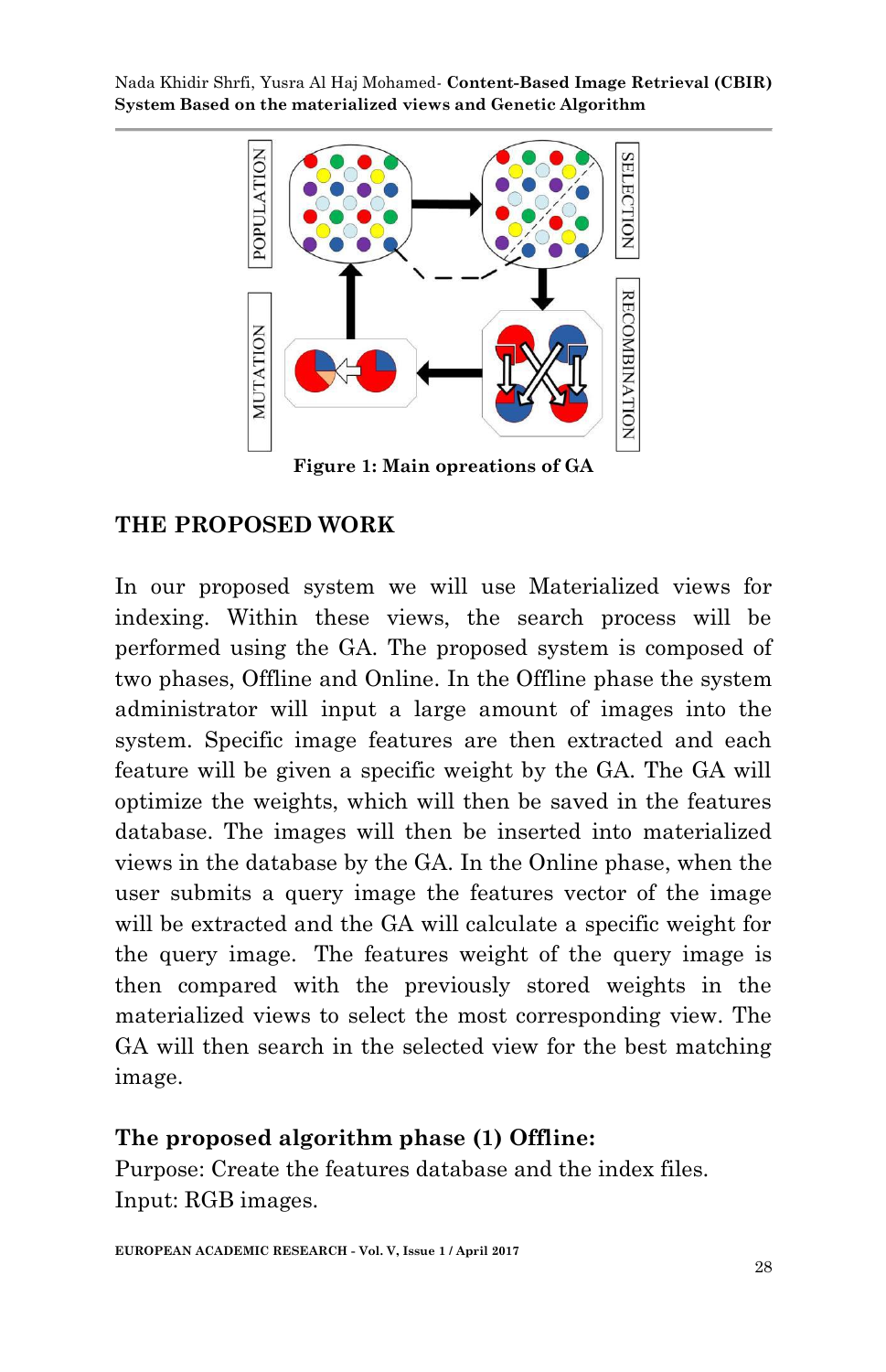Output: Image's features database and its index files. Procedure:

{

Step1: The input images are color images in RGB color space.

Step2: Calculate the color features.

Step3: Calculate the texture feature.

Step4: Make features vectors that will represent the images.

Step5: Using genetic algorithm to optimize features weights.

Step6: Save weighted features vectors in the features database.

Step7: insert the images in the Materialized view database using GA algorithm.

Step8: Save index files which indexing each Materialized view along with its associated view ID. }

# **The proposed algorithm phase (2) Online:**

Purpose: Retrieving N images similar to the input image.

Input: RGB image, number of retrieved images N.

Output: Images similar to the input image.

Procedure:

{

Step1: The input images color image in RGB color space.

Step2: Extract the features vector for the input image by using the same techniques as given in phase 1.

Step3: Calculate the weighted features vector for the input image by multiplying its features vector by the optimal weight vector that generated by GA.

Step4: compare the features of the query image(s) with the features of materialized views.

Step5: search the image(s) in the materialized view.

Step6: Retrieve the first N images that are more similar to the input image.}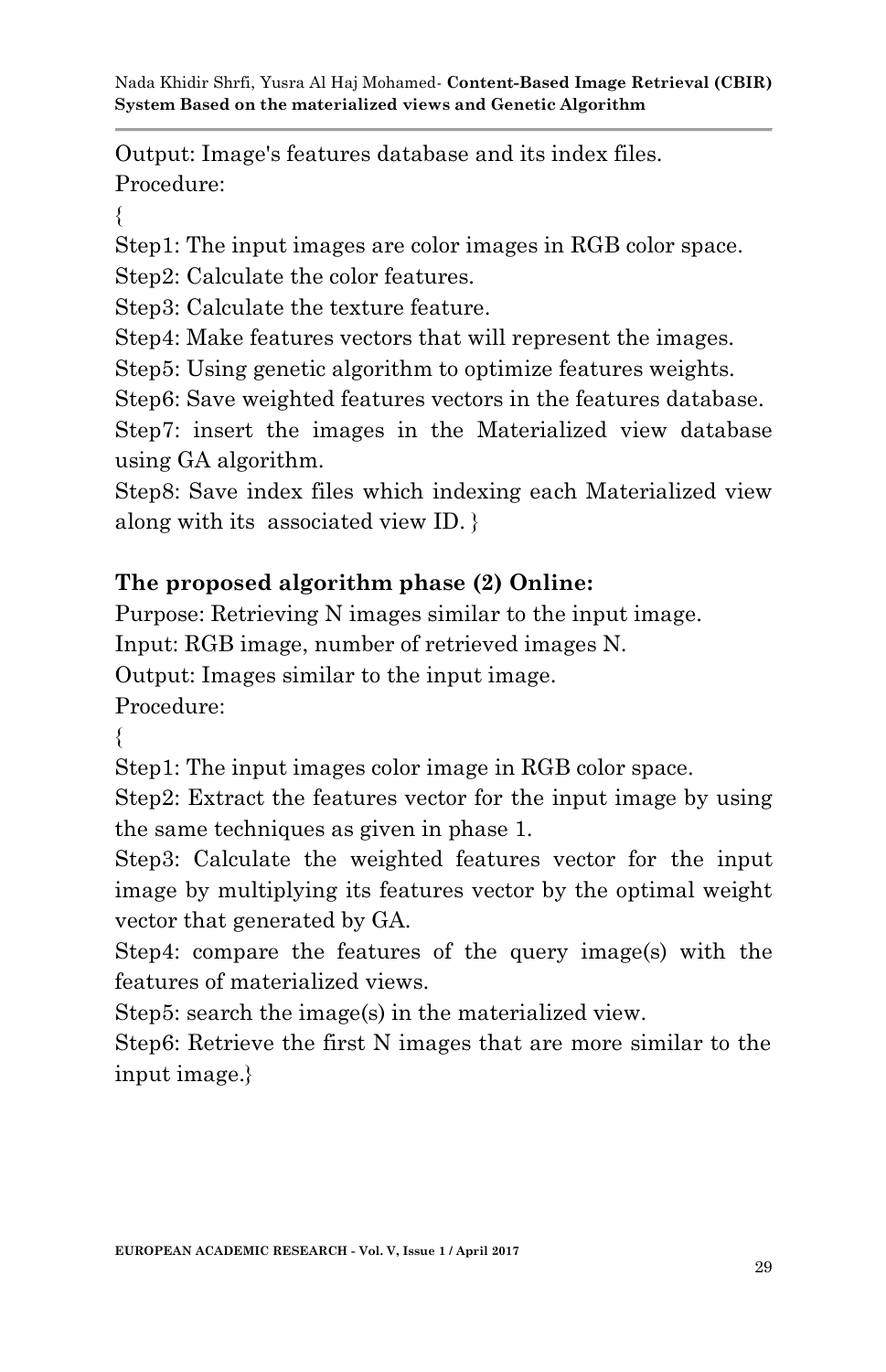

**Figure 2: the Proposed CBIR System.**

# **RESULTS AND EVALUTION**

We used in our evaluation WANG database [7], it is subset of Corel database og 1000 images. These images are grouped into 10 classes, each class contain 100 images. We use MATLAB language and statistical tools for implementation. Usually precision and recall are used in CBIR system to measure retrieval performance. Precision, P, is defined as the ratio of the number of retrieved relevant images to the total number of retrieved images.

 P = Number of relevant images retrieved Total number of images retrieved

Recall, R, is defined as the ratio of the number of retrieved relevant images to the total number of relevant images in the whole database [8].

```
R =Number of relevant images retrieved
Number of relevant images in database
```
To test the efficiency of our algorithm, we select 5 images randomly form different classes, Flowers, Horses, Dinosaurs, Elephants, Beaches. Each query returens the top 10 images

**EUROPEAN ACADEMIC RESEARCH - Vol. V, Issue 1 / April 2017**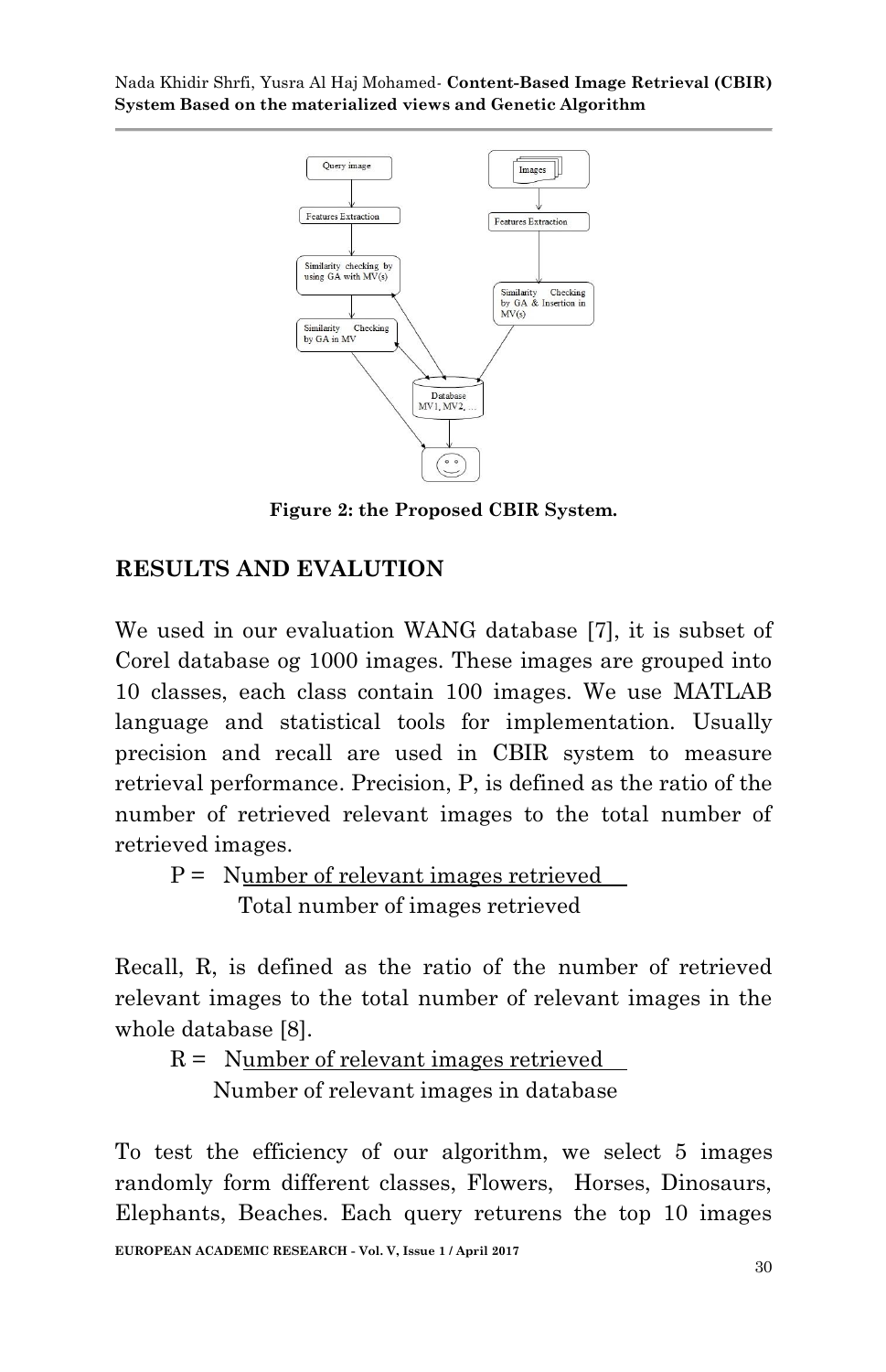from the database , shown in figure 3. As we can see from these figures, all the images are similar to the query image and belong to the same class except the Beaches guery.

| <b>Matched Images</b> |           | DE CARACTER                                             |  |  |
|-----------------------|-----------|---------------------------------------------------------|--|--|
| $19 -$                | <b>DE</b> |                                                         |  |  |
| a)                    |           | Flowers Query, 10 Matches from Top 10 Retrieved Images. |  |  |

| <b>Matched Images</b> |  |  |  |
|-----------------------|--|--|--|
|                       |  |  |  |

b) Horses Query, 10 Matches from Top 10 Retrieved Images.

| <b>Matched Images</b> |  |  |  |
|-----------------------|--|--|--|
|                       |  |  |  |

c) Dinosaurs Query, 10 Matches from Top 10 Retrieved Images.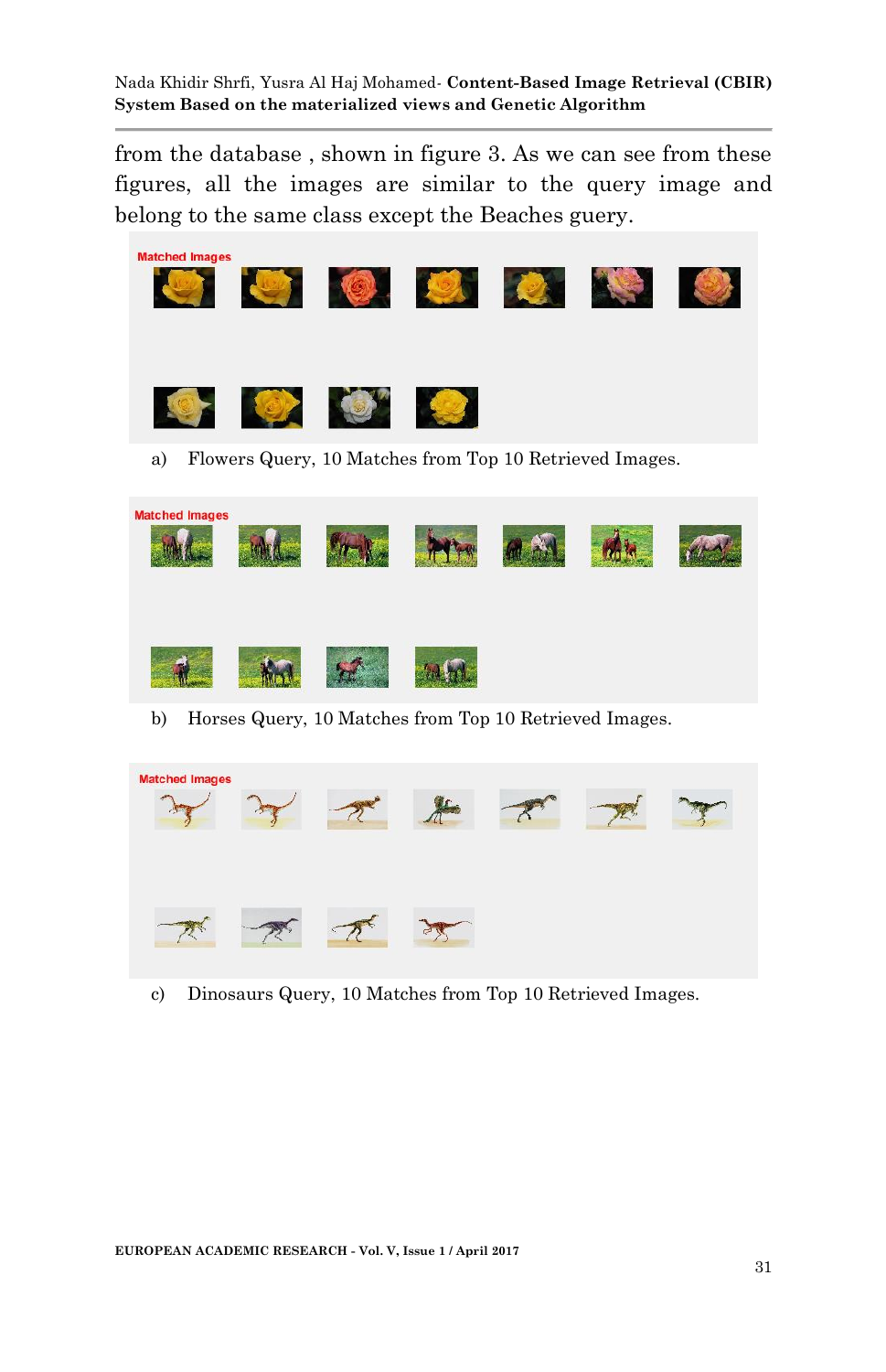

d) Elephants Query, 10 Matches from Top 10 Retrieved Images.

| <b>Matched Images</b> | <b>CRAIG</b><br><b>Contract</b> |                 | ×<br><b>CONTRACTOR</b><br>$\frac{1}{2}$ | <b><i>Charles Company</i></b><br>w. |  |
|-----------------------|---------------------------------|-----------------|-----------------------------------------|-------------------------------------|--|
|                       |                                 | <b>Saltings</b> | <b>Alternative Company</b>              |                                     |  |

e) Beaches Query, 9 Matches from Top 10 Retrieved Images.

#### **Figure 3: Five Query Response Examples of Our Proposed System.**

From the above testing, we can see the system has very good retrieving results over the randomly selected images as queries. The precision values of the retrieval results for top 5, 10, 15and 20 retrieved images in response to each of the five queries are given in Table 1. As can be noticed from this table, the precision values are high for small number of retrieved images, and these values decrease as the number of retrieved image increases, indicating that the system gives a good ranking of the retrieved images.

**Table1: Precision of the propsed system for top 5, 10, 15, and 20 retrieved images for different queries.**

| Query     | Top 5 | Top <sub>10</sub> | Top $15$ | Top $20$ |
|-----------|-------|-------------------|----------|----------|
| Flowers   |       |                   |          |          |
| Horses    |       |                   | 0.86     | 0.85     |
| Dinosaurs |       |                   |          |          |
| Elephants |       |                   | 0.93     | 0.8      |
| Beaches   |       | 0.8               | 0.8      | 0.75     |

**EUROPEAN ACADEMIC RESEARCH - Vol. V, Issue 1 / April 2017**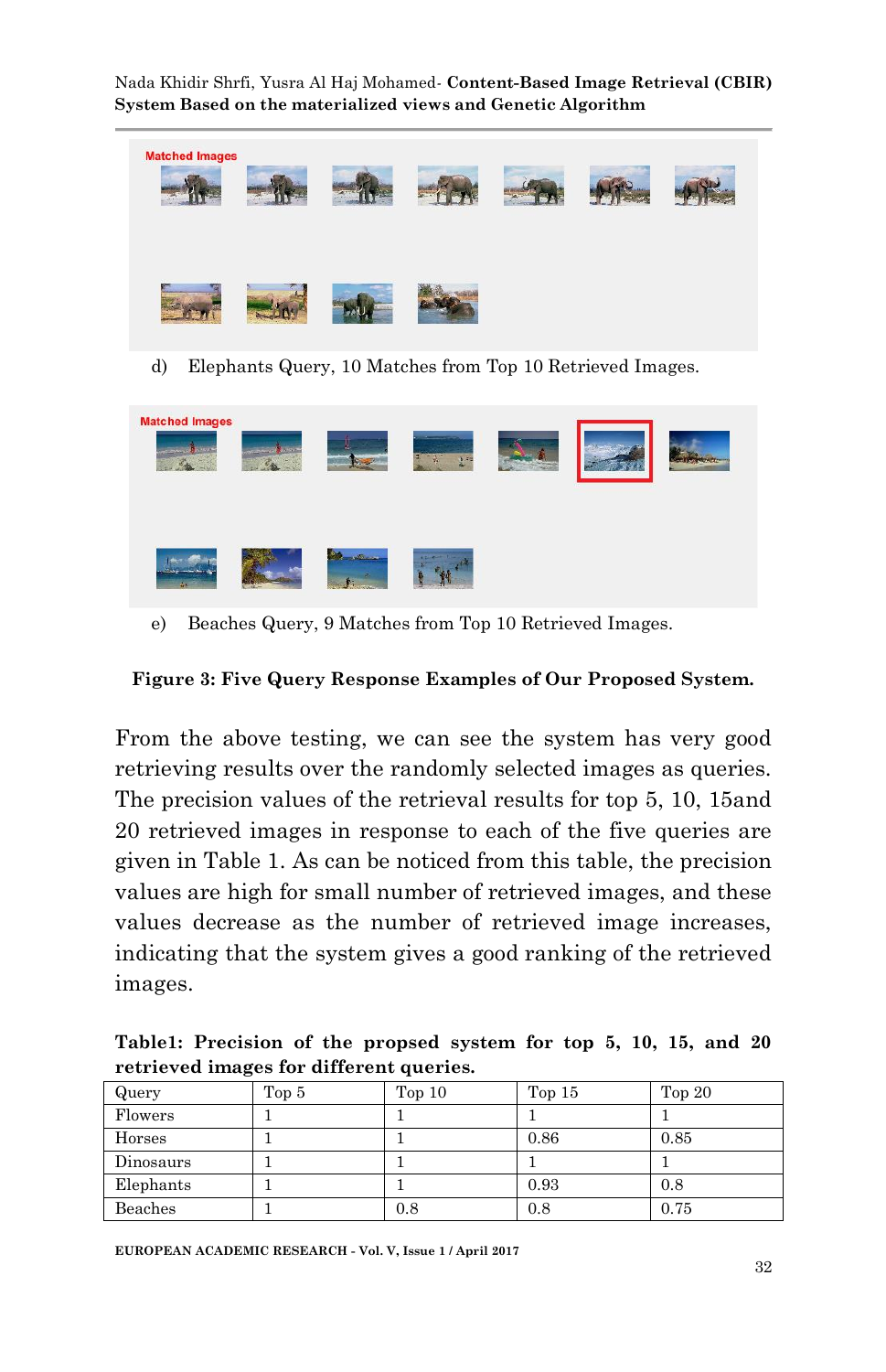To further evaluate the proposed system we compared our proposed system with some of the existing region based algorithms, we used the same approach as that of Lakshmi et al [9], 20 images are randomly selected as queries from each of the 10 semantic classes in the database, we have 200 query images. For each query, we examined the precision of the retrieval based on the relevance of the semantic meaning between the query and the retrieved images. Each of the 10 categories in the database portrays a distinct semantic topic, therefore this assumption is reasonable to calculate the precision. The average precisions for each group based on the returned top 20 images were recorded. The result of this study is compared against the performance of IRM [10], Fuzzy Club [11], Geometric Histogram [12], and Signature Based [9], ERBIR system [13]; they use the same database for evaluation, the comparison is recorded in Table 2.

| Semantic     | Fuzzy | <b>IRM</b> | Geometric | Signature  | <b>ERBIR</b> | Proposed |
|--------------|-------|------------|-----------|------------|--------------|----------|
| Group        | Club  |            | Histogram | Based CBIR | System       | System   |
| Africa       | 0.65  | 0.47       | 0.125     | 0.42       | 0.70         | 0.712    |
| Beaches      | 0.45  | 0.32       | 0.13      | 0.46       | 0.57         | 0.515    |
| Building     | 0.55  | 0.31       | 0.19      | 0.25       | 0.49         | 0.567    |
| <b>Buses</b> | 0.70  | 0.61       | 0.11      | 0.83       | 0.87         | 0.887    |
| Dinosaurs    | 0.95  | 0.94       | 0.16      | 0.92       | 0.99         | 1        |
| Elephants    | 0.30  | 0.26       | 0.19      | 0.95       | 0.57         | 0.720    |
| Flowers      | 0.30  | 0.62       | 0.15      | 0.96       | 0.83         | 0.961    |
| Horses       | 0.85  | 0.61       | 0.11      | 0.89       | 0.93         | 0.935    |
| Mountains    | 0.35  | 0.23       | 0.22      | 0.32       | 0.50         | 0.504    |
| Foods        | 0.49  | 0.49       | 0.15      | 0.28       | 0.65         | 0.597    |

**Table 2: Comparison of Precision of Proposed System with Previously Existed Systems.**

Table 2 shows that our proposed system performs better than other systems for all classes except for classes Beaches, Elephants, and Foods. This is a good indicator for the effectiveness of our system. The reason behind the limitation in three classes is that those classes' images are very similar in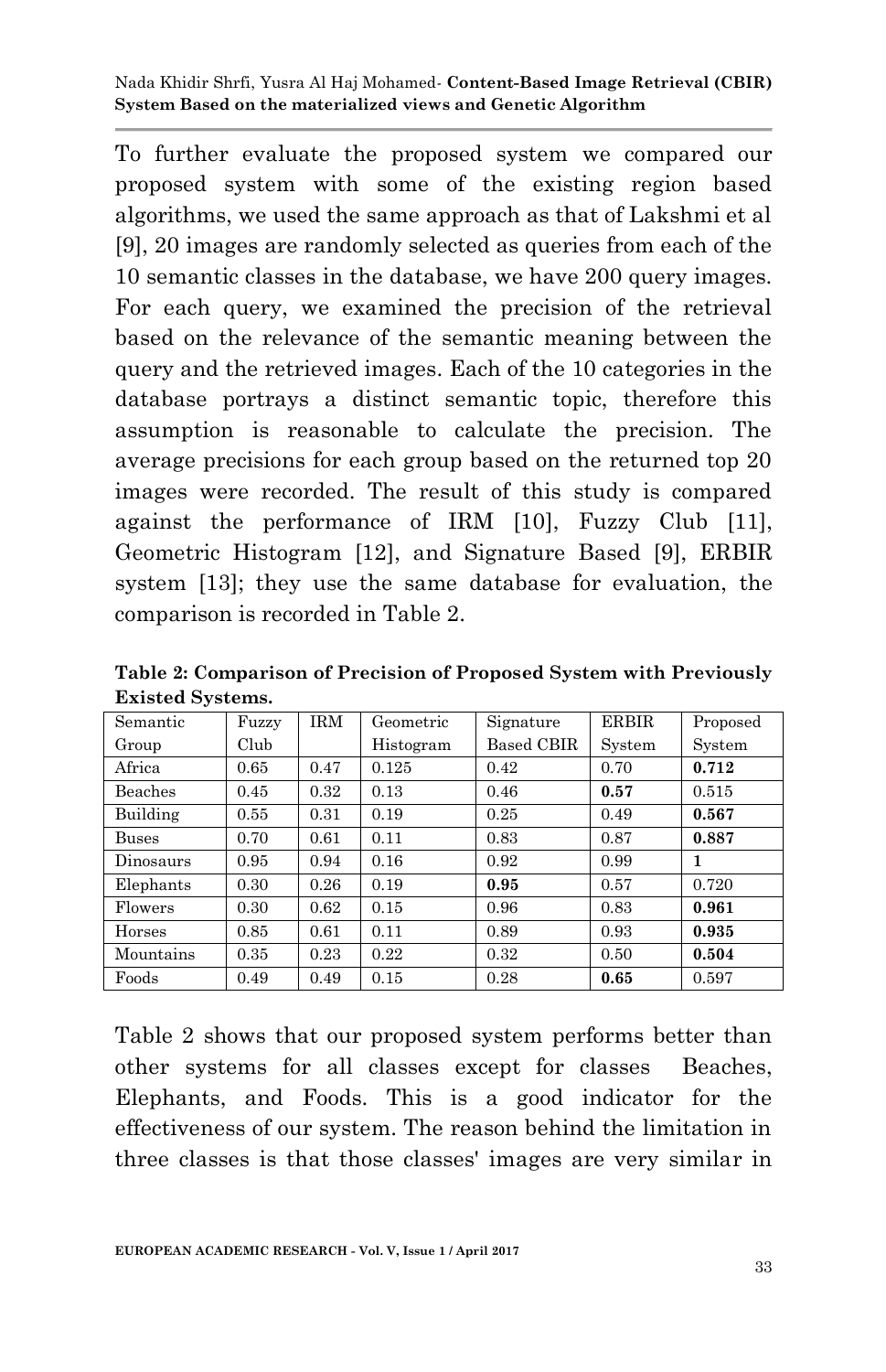term of the dominant color and texture so, our system may confuse between them.



**Figure 4: Comparison of Precision of the Proposed System with Previously Existed Systems.**

### **CONCLUSION**

Content-based image retrieval is a hot topic research, many researches have been done to develop some algorithms that solve some problems and achieve the accuracy when retrieving images. Materialized view selection includes two costs, query processing cost and view maintenance cost. Designers hope to get good query performance, while access to low maintenance costs. In our proposed system we try to get best query performance by materialize all views in database, it takes up the maximum physical space and the high view maintenance cost but we will doing Offline to get fast response time. In our research Color and Texture features were extracted; for color features, the moments of the color distribution were calculated from the images and used as color descriptor. For texture features, We used Gabor filter, which is a powerful texture extraction technique in describing the content of image and the maximum average precision of 0.73 at recall value is 0.14. We also compared our proposed system with other existing CBIR systems that use the same database we have used for system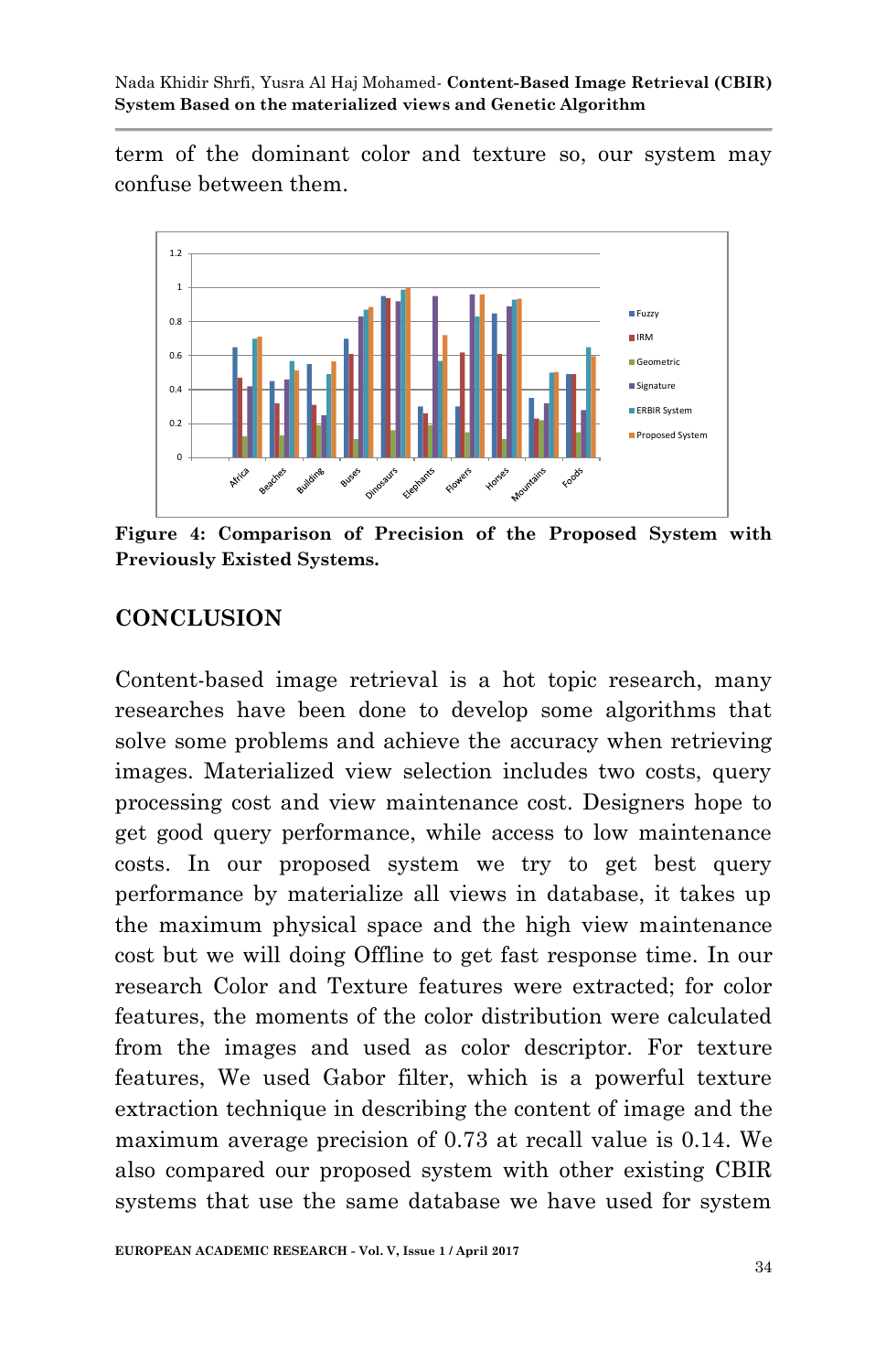evaluation. The comparison shows that our system outperforms the other systems and the results are satisfactory.

### **REFERENCES**

[1] Negoită, Cătălina, and Monica Vlădoiu. "Querying and Information Retrieval in Multimedia Databases." Universităţii Petrol – Gaze Din Ploieşti 2006th ser. VIII.2. Web.

[2] Dong ping Tian, "A Review on Image Feature Extraction and Representation Techniques" International Journal of Multimedia and Ubiquitous Engineering Vol. 8, No. 4, July, 2013

[3] Jalal, Samir Kumar. "Multimedia Database: Content and Structure." Documentation Research and Training Centre (2001). Documentation Research and Training Center. Web. 24 Jan. 2013.

[4] Kannan, A., V. Mohan, and N. Anbazhagan. "An Effective Method of Image Retrieval Using Image Mining Techniques." The International Journal of Multimedia & Its Applications 2.4 (2010). Web.

[5] Ali, Mumtaz, Awais Adnan, Muhammd Saqib, and Zahidullah. "Content Based Image Retrieval (CBIR) Using Materialized Views." International Conference on Computer Science and Information Technology (2011). Web.

[6] Syam, Baddeti, and Yarravarapu S. Rao. "An Effective Similarity Measure via Genetic Algorithm for Content Based Image Retrieval with Extensive Features." IAJIT (2011). Web.

[7] J.Z. Wang, "Wang Database," [Online], Available at: http://wang.ist.psu.edu.

[8] Y. Liu, D. Zhang, G. Lu, and W. Ma, "A survey of content based image retrieval with high-level semantics," Journal of Pattern Recognition, vol. 40, pp. 262–282, Nov. 2007.

[9] D. Lakshmi, A. Damodaram, M. Sreenivasa, and J. Lal, "Content based image retrieval using signature based